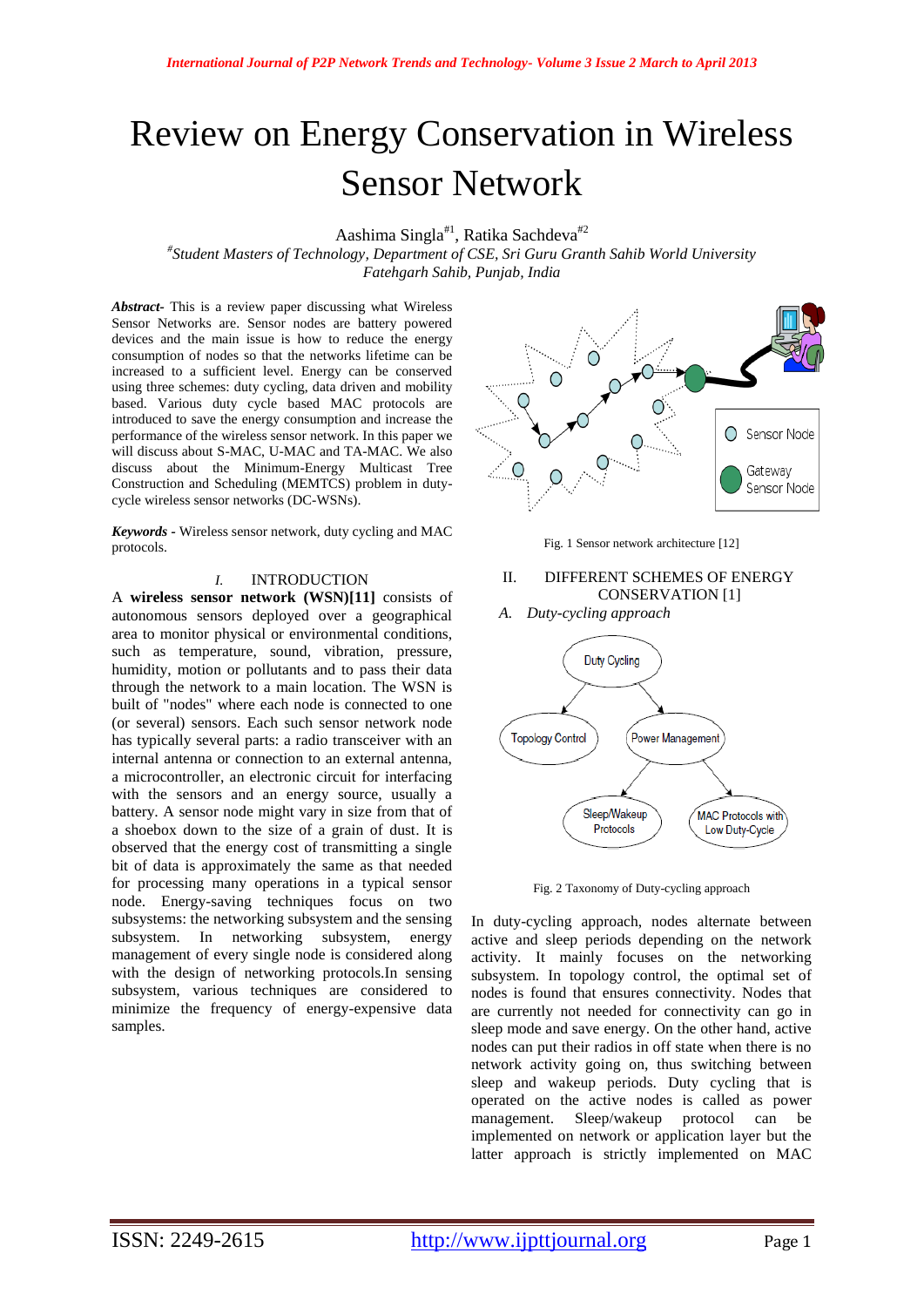protocols. Sleep/wakeup protocols permit a greater flexibility.

## *B. Data driven approach*



Fig. 3 Taxonomy of Data driven approach

Data driven approaches are classified according to the problem they handle. A data reduction schemes refer to the case of unneeded samples. In this the samples that are not needed are not communicated to the sink node, thus saving the energy. Energy-efficient data acquisition schemes reduce the energy spent by the sensing subsystem. In-network processing performs data aggregation (i.e. it calculates the average of values) at forwarding nodes between source and destination (sink node). In data compression the information sent by the source node is reduced. At source, the information is encoded and at sink, it is again decoded. Data prediction evolves a model describing data evolution.

#### *C. Mobility-based schemes*

In this, sensor nodes are made mobile in nature. But when mobility is added to the sensor nodes, the resulting energy consumption is much higherthan the energy gain to mobility itself. There are two ways of making it convenient. One is,instead of making each sensor node mobile, mobility should be limited to some special nodes which consume less energy. Second is, instead of setting up the mobilizers, sensors can be placed on objects which are mobile at their own.

# III. MAC PROTOCOLS

Duty-cycle based MAC protocols are introduced to let nodes go into sleep mode when nodes are in idle listening, to minimize the energy consumption. We will discuss here three protocols: S-MAC, U-MAC and TA-MAC.

# *A. S-MAC [2]*

S-MAC stands for Sensor MAC protocol. This protocol specifies within a frame that when nodes are in active state and when they are in sleep state. In S-MAC, a uniform duty-cycle is assigned to all the nodes in the network. It is not suitable for all the nodes as all the nodes do not handle the same workload. If uniform duty cycling is set too long, it may result in energy wastage on sensor nodes with low data traffic as the nodes will be in idle listening. If the uniform duty cycling is set too short, then it may increase transmission latency on sensor nodes along with heavy data traffic as the nodes will not be having sufficient time to transmit all the gathered data.

#### *B. U-MAC [3]*

U-MAC stands for Utilization MAC protocol. In WSN, if nodes are in sleep state for long duration to conserve the energy then it results in higher transmission latency. To solve this problem, U-MAC protocol assigns duty cycle according to the traffic load in the network. It adopts a utilization function to calculate the traffic load on sensor nodes. The node then adjusts its duty cycle according to the calculated utilization (a node calculates its traffic utilization since the last synchronization time) and then broadcasts this information to its neighbours. When traffic load is high, U-MAC can have good throughput and when traffic load is low, it saves energy. However, the problems of duty cycle synchronization between sender and receivernodes are not well solved.

#### C. *TA-MAC [4]*

TA-MAC protocol stands for Traffic-aware MAC protocol. TA-MAC protocol adjusts node"s duty cycle according to status of sending/receiving buffer, traffic loading and battery life. This protocol is based on the demand of data transmission of sensor nodes. This protocol has two main goals: to conserve energy with low data traffic and to decrease transmission latency and to increase data throughput with heavy data traffic. In U-MAC, the intermediate node has higher duty cycle because of its high traffic load. Senders keep on sending the data to receivers, which makes theintermediate node, continues to increase the duty cycle to adapt to the current traffic load. But with this scenario, the senders and receivers do not have such a high traffic load. So, both will lower their duty cycle. To solve this synchronization problem between two sensor nodes TA-MAC protocol utilizes an additional control message. The receiving node can decide whether to keep the same duty cycle as of the forwarding node or not. If both have the same duty cycle, the sensor nodes can have more time to transmit the data.

# IV. MEMTCS [5]

In duty cycled WSN, the nodes switch between active and sleep states. Each node is capable of determining its active/sleep schedule independently. This complicates the Minimum-Energy Multicasting